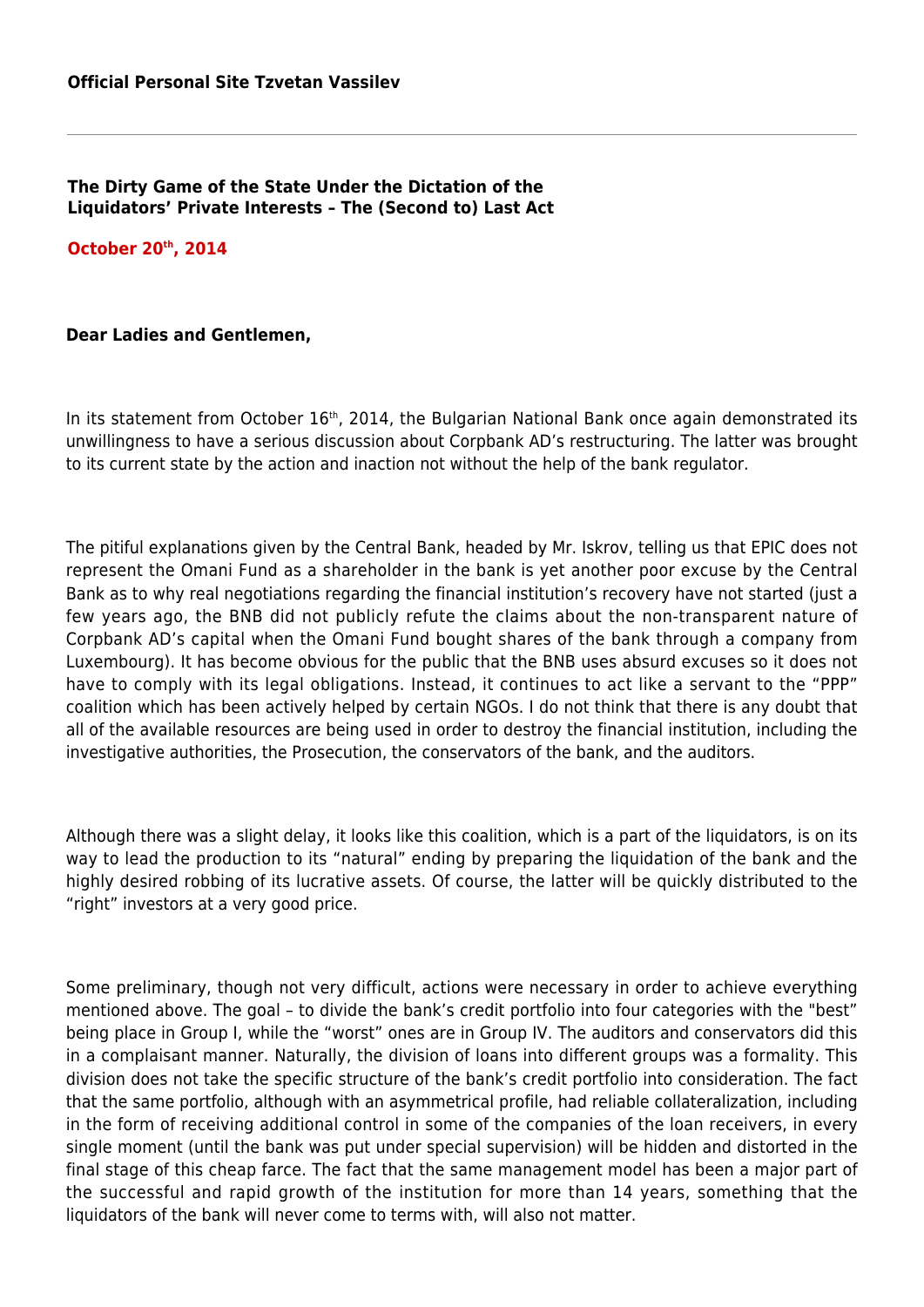A few short but indicative examples of the model that is being used for the looting of the financial institution, its clients, and depositors should be noted. The "correctness" and "adequacy" of the criteria used for the division of the credit portfolio in the groups mentioned below should not be commented on, as they speak for themselves.

1. The Petrol group, which was acquired by a few companies with an investment purpose under the control of the bank (not its majority shareholder), has a total exposure of EUR 200 million. According to the latest international audit, which was done using the replacement cost principle, the total value of the companies is more than EUR 400 million.

The division of the loans that the bank has provided to this group is quite interesting (the logical thing is to look at this group as a whole). Three of the four companies that are shareholders in Petrol are put in Group III, while the fourth one is placed in Group II. This comes to show that the goal is to sell Petrol for not more than EUR 130 million to the "right" buyers or to the ones who are willing to pay the liquidators and their almighty guardians the difference between that price and its market value.

Just for the record – there are people willing to offer more than EUR 300 million for the whole group. The loss for the bank, its creditors, and its clients will be more than EUR 200 million in case the scenario of the liquidators is applied.

1. The Sana Spa hotel group have loans amounting to EUR 6.5 million and they are placed in Group II. The minimum value of group's five hotels is EUR 25 million, a price which some potential buyers are willing to pay.

Calculations show that the los will amount to EUR 19 million in case the loan is sold at nominal value, which is highly unlikely.

1. The Rubin Invest loan is put in Group II. Its exposure is EUR 15 million. It should be noted that as of today, the production that is stored and the receivables from clients exceed that amount.

The glass factory in Pleven has a production of 100 thousand tons per year and is worth at least EUR 50 million. Nevertheless, the risk that it is sold at virtually no cost is quite high. It would not come as a surprise if the list of potential buyers includes the former owner of the factory who was given the task of testifying against a person following the instructions of the liquidators.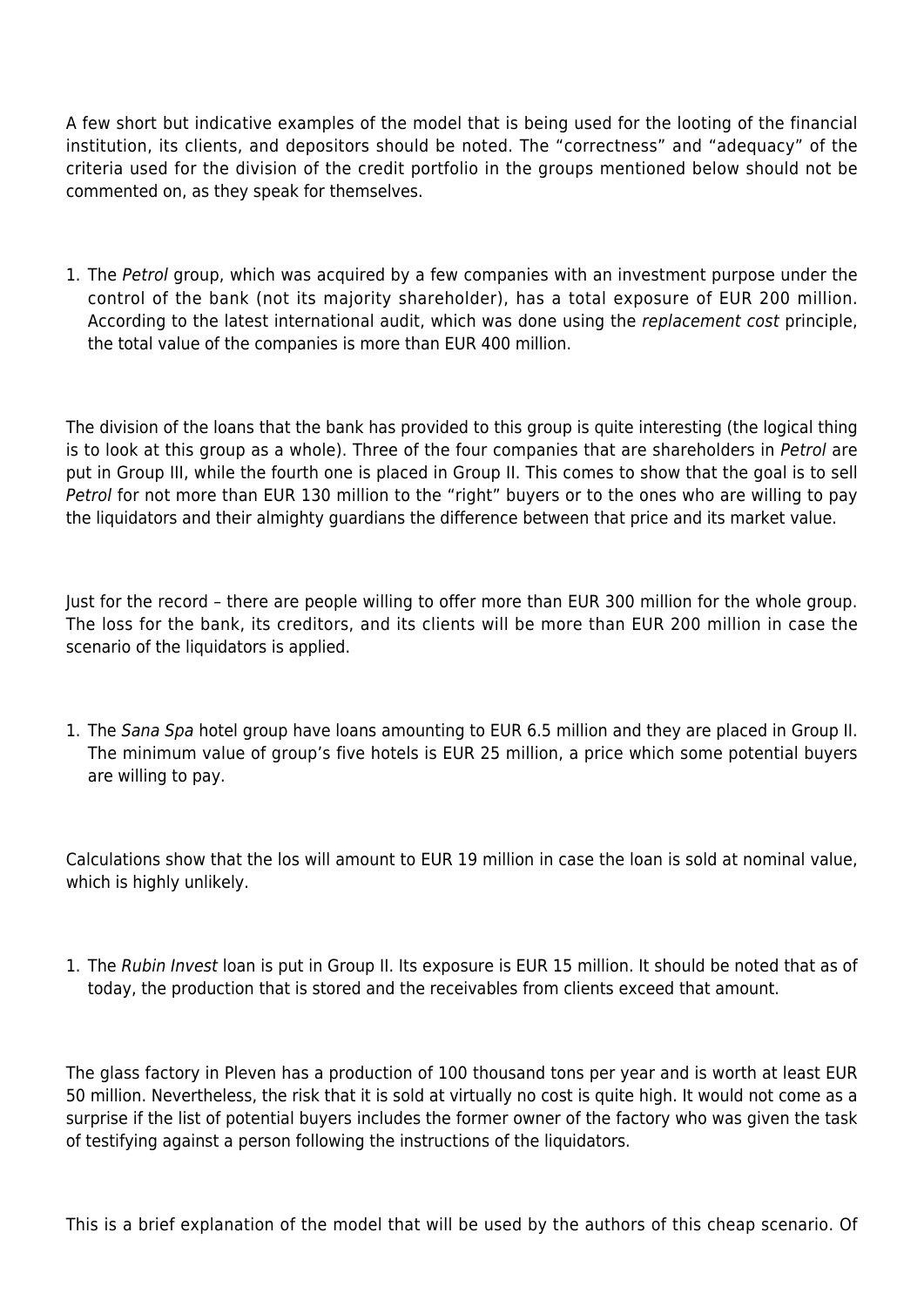course, it will be accompanied by threating and forcing more people to testify against me so I can be publicly discredited. The robbing of the creditor and clients will be much easier and more effective when the people who are doing the looting are hiding behind.

In this sense, all the discussions about the "huge capital gap" circulated by the liquidators' propaganda machine from the very beginning of the attack against the bank are based solely on the testimonies of a few false witnesses and the auditors' preliminary "reports", which leave the reader with the impression that everything is already decided. The fact that hundreds of credit files "went missing" so fast is no accident. Neither is the "impossibility" to find and valuate the collaterals.

I should point out to everyone, especially to the ones who accused me of all the capital vices that I have invested the following funds into the bank's capital through Bromak EODO whose is solely owned by me:

- EUR 40 million in Corpbank AD's capital increase in May 2013;
- EUR 30 million of subordinated term debt, whose total value today is more than EUR 35 million with interest included;
- Besides the abovementioned, I should also point out the bank's capitalized profit after taxes between 2011 and 2014, the period for which I am accused of misappropriating funds, is more than BGN 200 million.

That is why I will find till the end and I will once again clarify my role in the bank's restructuring process. As I have said on a number of occasions, the bank is the project of my life, although it has a separate life as an institution – with or without me. I have done and will continue to do everything I can to form a consortium of international companies and investment funds to work on Corpbank AD's recovery despite all the hardship that my family and I face. The concept is developed by a team which includes prominent consulting companies, a few large investment funds, and my partners from the Stage General Fund of the Sultanate of Oman. I am certain that this model is the only viable and applicable one if the bank is to be opened as it takes its specific profile into consideration.

The capitalization of the financial institution should be done at a shareholder level. The most likely option is to use Bromak EOOD (without me as a shareholder). In order to achieve the goal, a certain volume of loans will be repaid (approximately BGN 2 billion), thus acquiring the ownership over some of the assets and projects financed by the bank. Doing this will return the bank's capital to levels which meet the regulatory requirements and the liquidity will be sufficient as to ensure the clients that the bank can meet all of its obligations.

In conclusion, I would like to stress that the main fear of the people who organized the plot against me is that the truth about their naïve greed will be revealed. That is why they do not hesitate to use all the means they have. Unfortunately, none of them, including the management of the Central Bank, realize that the direction in which Corpbank AD is headed will have a negative effect on the whole